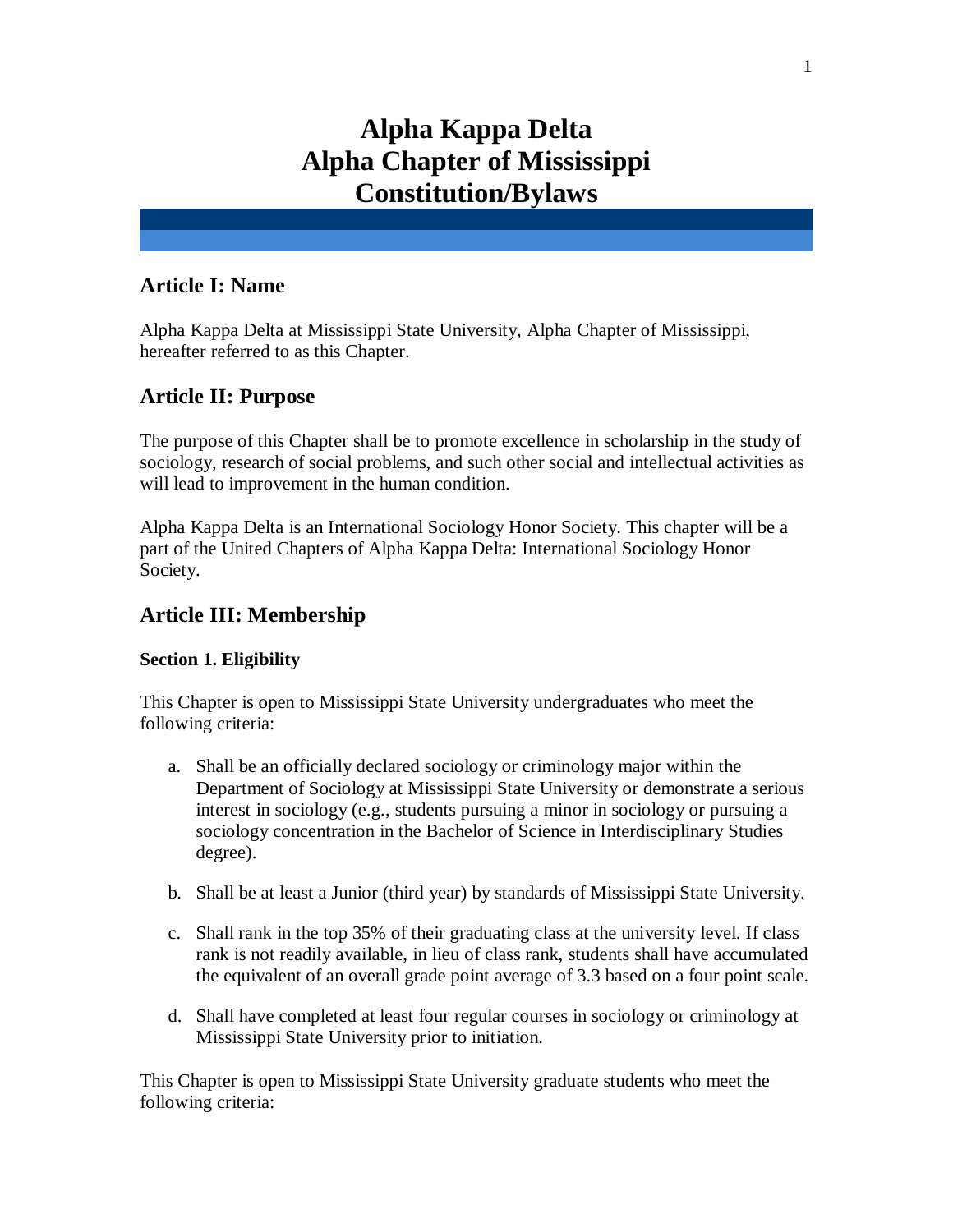- a. Shall have completed at least one half year of graduate study in sociology.
- b. Shall have a graduate GPA of 3.0.
- c. Shall demonstrate continued matriculation in a program of study leading toward a graduate degree in sociology at Mississippi State University.

This Chapter is open to Mississippi State University staff or faculty members that meet the following criteria:

a. Formal conferral of the Ph.D. in sociology or employment as a sociologist.

### **Section 2. Nondiscrimination**

This Chapter will not discriminate on the basis of race, color, age, religion, national origin, sexual orientation, gender identity, sex, marital status, disability or status as a U.S. Veteran. This Chapter is not permitted to impose any other than purely academic performance criterion for selection of new members. All who meet stated academic criterion and exhibit high personal and professional standards are cordially and enthusiastically invited to join this academic honor society.

### **Section 3. Life Members**

Life Members shall be those persons who have been initiated into membership by this Chapter or another chapter of the International AKD Honor Society and have paid the initiation fee for membership (see Article VII).

#### **Section 4. Voting Members**

Voting Members in the International AKD Honor Society shall be members who have been initiated into a chapter of AKD and have paid their dues for the year in question.

#### **Section 5. Transfer of Membership**

Members of AKD initiated through another chapter prior to arriving to Mississippi State University may request to transfer their membership to this Chapter at no cost. This transfer must be approved by the Chapter Representative.

#### **Section 6. Resignation**

A member desiring to resign from the Chapter shall submit such a resignation in writing to the Secretary-Treasurer of the International Honor Society and the AKD-MSU Secretary. A member may do so at any time.

#### **Section 7. Hazing Policy**

This Chapter does not subscribe to and will not tolerate its membership practicing any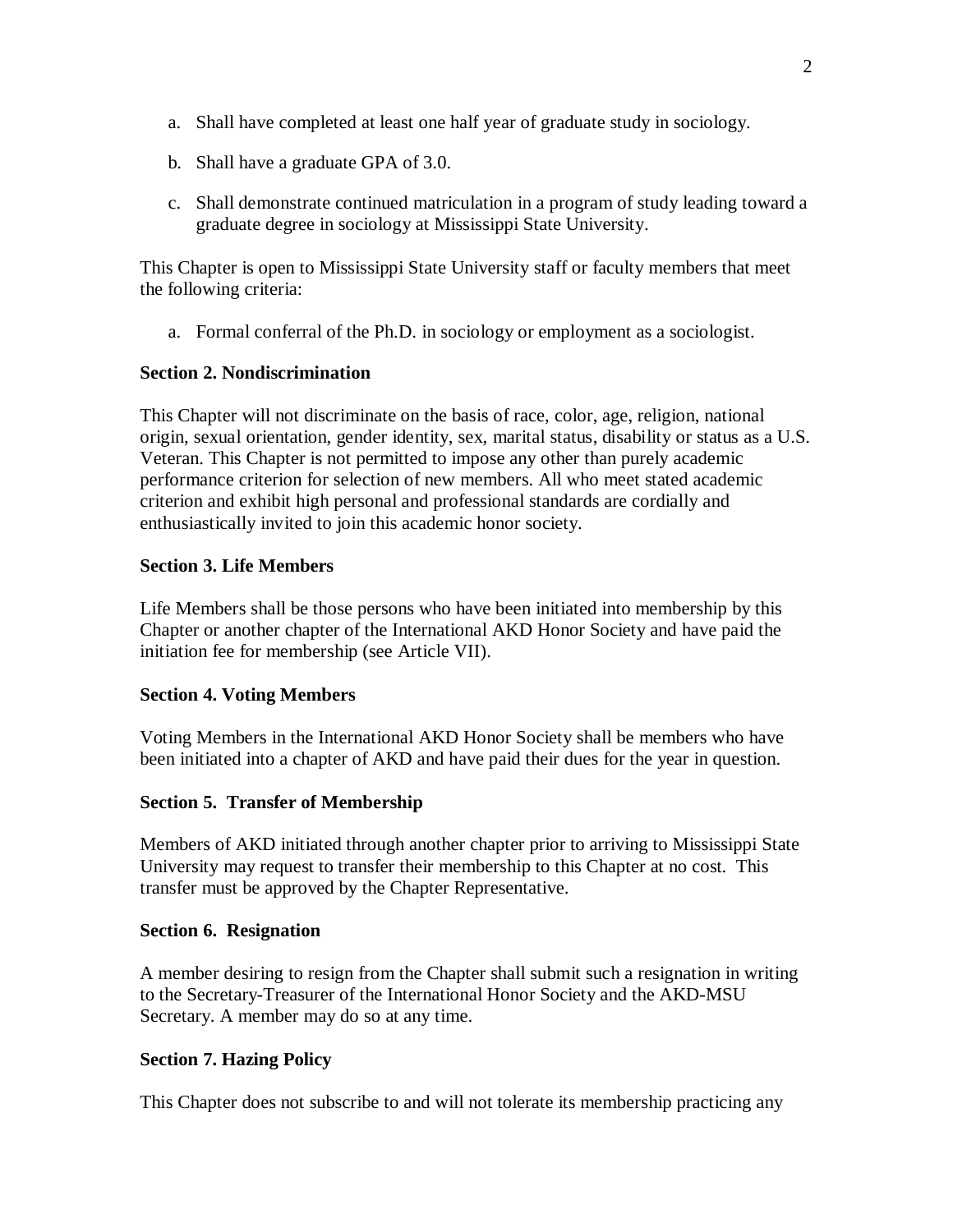physically, psychologically, or emotionally abusive hazing related behaviors-either intentionally or unintentionally.

# **Article IV: Officers, Duties, and Requirements**

#### **Section 1. Governing Body**

The governing body of this Chapter will consist of five members: President, Vice-President, Treasurer, Secretary, and Undergraduate Liaison.

The President's responsibilities will consist of the oversight of the general operations of the organization, scheduling, calling, and presiding over meetings of the governing body and the general membership, and the determination of agendas.

The Vice-President's responsibilities include, but are not limited to, event coordination and membership recruitment.

The Treasurer's responsibilities include coordinating the yearly budget, collection of monies, maintaining financial records, generating and presenting financial reports, and working with the Faculty Advisor to ensure payment of expenditures.

The Secretary's responsibilities include keeping and distributing minutes and informing members of meetings and other events or activities.

The Undergraduate Liaison will serve as the representative for undergraduate members.

In addition, the Vice-President, Treasurer, Secretary, and Undergraduate Liaison will be responsible for reviewing decisions made by the President and will aid the President in the planning and implementation of all operations and activities of the Chapter.

The President and other officers must have a desire to serve in their respective positions and must be dedicated to promoting the Constitution, Bylaws, purposes, and goals of this organization and be initiated members. Each elected official must exhibit leadership qualities necessary to effectively and efficiently serve in their respected positions.

Governing body positions will have a one-year term that run according to the academic year. Officers must be Mississippi State University students who are in good academic standing. Any active member of the Chapter may serve as President, Vice-President, Treasurer, and Secretary; however, only undergraduate members may serve as the Undergraduate Liaison.

#### **Section 2. Faculty Advisor**

The Faculty Advisor must be a full-time faculty member of the Mississippi State University Department of Sociology, must hold a Ph.D. in sociology, and must be an active voting member of AKD in order to serve in this capacity.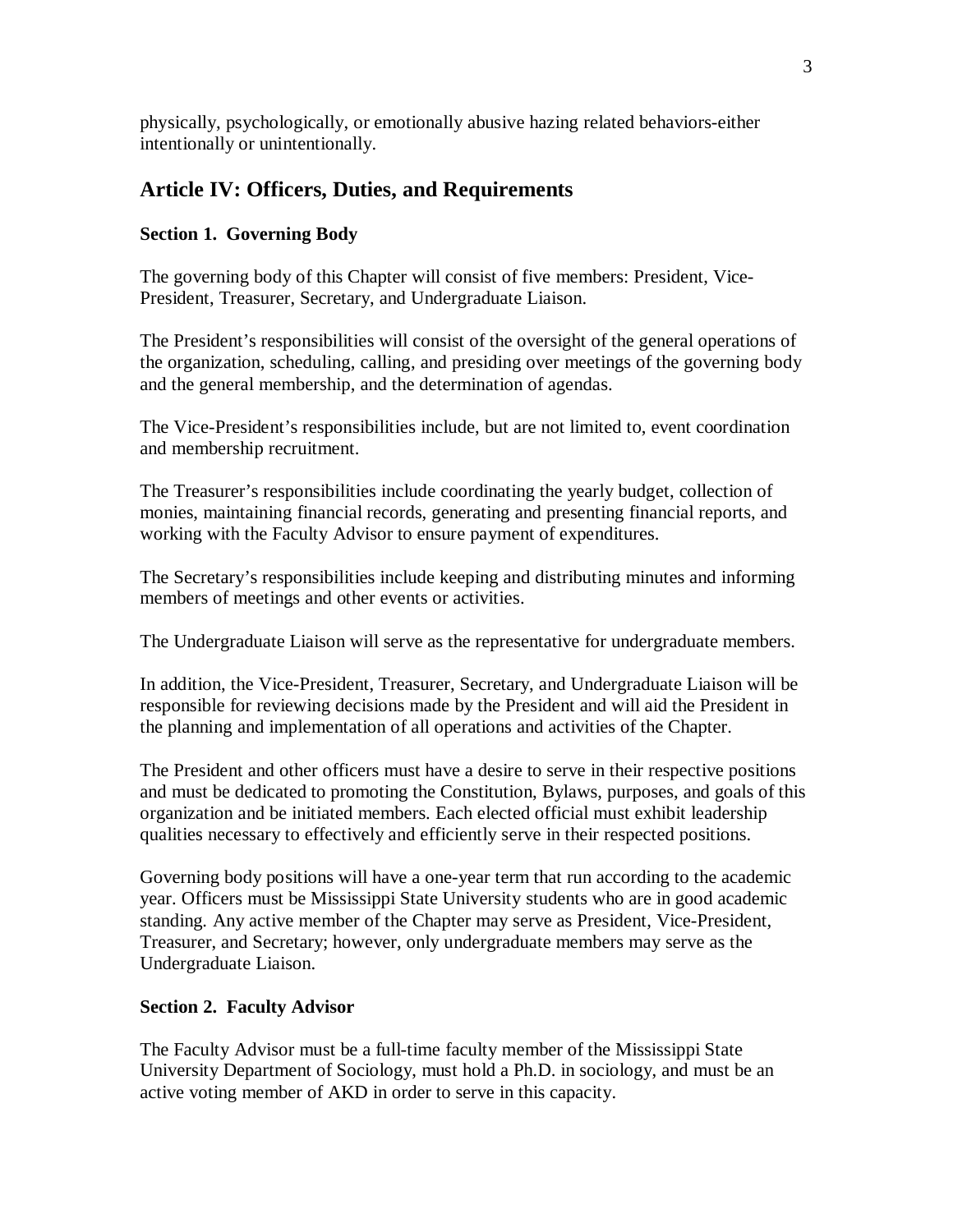The primary Faculty Advisor's responsibilities will consist of, and include, approving monetary expenditures over \$100 with the officers, overseeing all of the Chapter's operations, aiding in communication with the University, and maintaining liaison between this Chapter and the AKD Council through the Regional Representative.

Faculty selected to serve as advisor to this Chapter will serve a two-year term that runs according to the calendar year (January to December). During the first year of this term, the faculty member selected for the position will serve as secondary advisor. During the second year of this term, the faculty member will become the primary Faculty Advisor and must acquire active voting membership in AKD. Both the primary and secondary faculty advisors agree to promote the Constitution, Bylaws, purposes, and goals of this Chapter. Any reference to the Faculty Adviser is this document refers to the primary Faculty Adviser.

#### **Section 3. Chapter Representatives**

In addition to the governing body of this Chapter, there will be two elected representatives: the Graduate Student Association representative and the Student-Faculty representative.

The Graduate Student Association (GSA) representative will represent AKD at all GSA functions and will provide reports back to the chapter regarding GSA activities of interest to the chapter.

The Student-Faculty Representative will represent AKD at all meetings of the Department of Sociology faculty and will provide reports back to the chapter regarding departmental activities of interest to the chapter.

#### **Section 4. Standing Committees**

There will be three standing committees for the chapter. Ideally, committees will consist of volunteer chapter members. In the event no member volunteers to be a committee member, the president may appoint chapter members to the committees if he/she feels that the committee is needed during their term of office. Committee chairs will be elected by the committee members at the first committee meeting.

Social Events Committee- The social events committee plans social events such as the welcome back party in the fall, bowling outings, movie nights, and other events for members to network, socialize and have fun in a relaxed environment. The social events committee also coordinates the annual Membership Recognition and Awards banquet that takes place in the spring semester, as well as any other formal events throughout the year.

Service Committee- The purpose of the Service Committee is to engage chapter members in community service, university service, professional service, and philanthropy. The committee will actively seek opportunities for chapter members to engage in service and will organize these activities when they occur.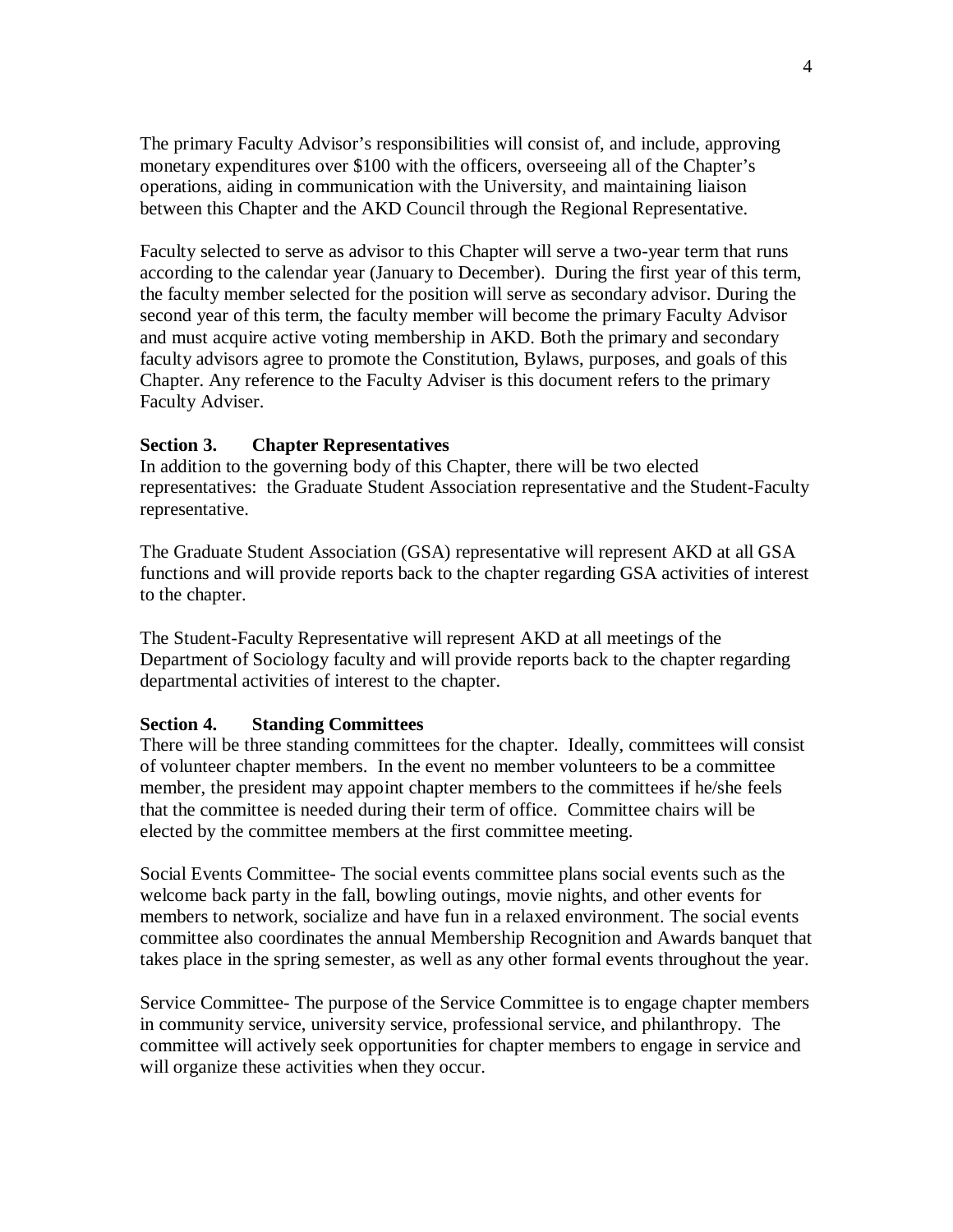Fundraising Committee- The Fundraising committee serves to assist in any efforts involving media coverage of chapter activities, public relations, and all chapter fundraising efforts.

# **Article V: Meetings**

### **Section 1. Executive Committee Meetings**

The Executive Committee shall meet as needed to conduct business necessary for the operation of AKD. The President (in collaboration with the Faculty Advisor) is responsible for setting the date, time, and location of meetings, after considering the needs of committee members. The primary purpose of these meetings is to set the agenda for the formal meeting and discuss any issues around that agenda prior to the meeting. A simple quorum of the Executive Committee shall exist when half the members attend in person. No action of the Executive Committee will be valid unless approved by a majority of the quorum.

### **Section 2. Formal Meetings**

Formal meetings of this Chapter will be held once per month. The President (in consultation with the Faculty Advisor) are the only individuals authorized to call a meeting unless otherwise specified due to extenuating circumstances. Should such extenuating circumstances arise, the Vice-President may be appointed (by the Faculty Advisor in consultation with an officer as necessary) to call and hold a formal meeting. A quorum is not required at any meeting; any reference to a majority vote in this document is thus the majority of members present at the meeting.

The Faculty Advisor or the President will call meetings to order, and the Secretary will keep track of the meeting time. Meetings will be held following Robert's Rules of Order and open communication will be encouraged as a part of the process. Meeting minutes will be written, distributed to the President and Faculty Advisor for approval, then distributed to all officers and members. The meeting presider (Advisor, President or designate) will regulate proceedings to ensure that the meetings run smoothly. The President and Faculty Advisor are authorized to adjourn any meeting when they deem it to be necessary.

#### **Section 2. Events**

There will be at least one Chapter event held per academic year (although there may be an unlimited number of fundraisers). Ideally, at least one fundraiser and one community service event will be held during each semester. Funds acquired for or during these events will be used at the officers' discretion (with approval of the Faculty Advisor).

Each spring semester, this Chapter will co-host an annual honors and scholarship banquet to recognize scholarship within the department and note new AKD initiates. Dates are determined by the officers in consultation with the Faculty Advisor and the Department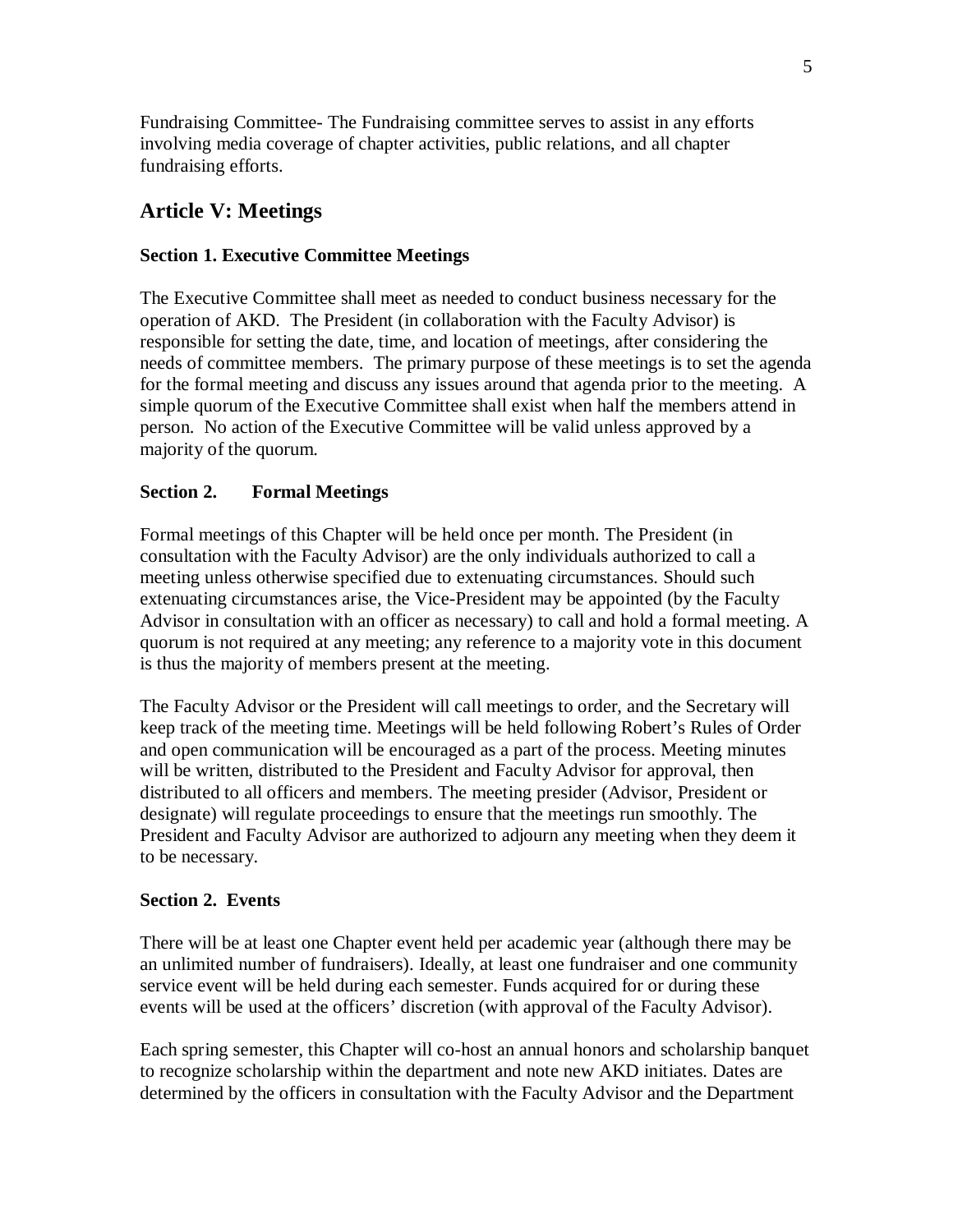Head. The banquet is typically held in mid-April and should not conflict with regional or national professional meetings.

# **Article VI: Elections and Officer Replacement/Removal**

Officers of this Chapter must meet the following requirements:

- a. Officers must meet the minimum GPA requirements for membership in the semester immediately prior to the election/appointment, the semester of election/appointment, and semesters during the term of office. In order for this provision to be met, at least six hours (half-time credits) must have been taken for the semester under consideration.
- b. Be in good standing with the university and enrolled at least half time (six or more credit hours) unless (1) if an undergraduate student, fewer than six hours are required to graduate during either the fall or spring semester during the term of office (2) if a graduate level student, fewer credits are required in the final stages of their degree as defined by the Continuous Registration Requirement during their term of office.

Officers will be ineligible to hold an office should the student fail to maintain the requirements as prescribed in (a) and (b). The faculty advisor will work with the departmental administrative assistants to insure that all officers of this Chapter are in good academic standing during their term of office.

New officers will be elected in the last meeting of the spring semester before classes adjourn for the summer. At an election meeting, the floor will be made open for the nominations for all officer positions, beginning with the office of president. The nominations will be recorded and the nominees will be asked to accept or decline their nominations. Elections (if needed for two or more candidates in one position) will then be held for each office position utilizing a simple majority vote system. Current officers may choose to remain in office if no other members are nominated for the vacancy.

All positions (except that Faculty Advisor position) will be limited to a one-year term. Following elections, out-going officers will work with in-coming officers to ensure a smooth transition.

Officers will be removed by the Faculty Advisor when an office holder fails to maintain academic good standing and/or fails to uphold and follow the Constitution and Bylaws of this Chapter. In the event that an officer is removed, an emergency meeting will be called, where nominations and elections will be held to fill the vacancy. If the President has been removed, the Vice President will assume the presidential duties, and elections will be held for Vice President.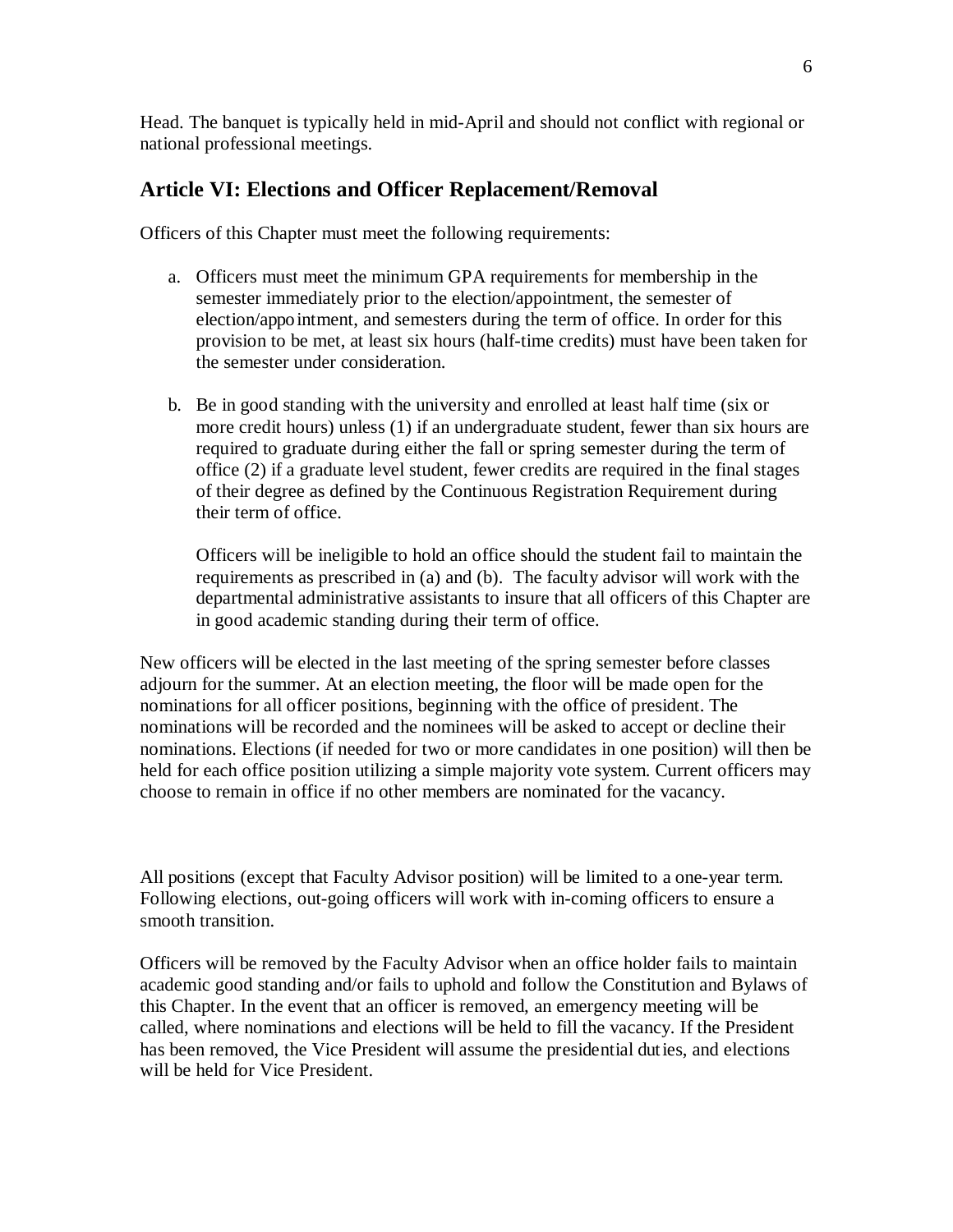## **Article VII: Finances**

This Chapter will assess a one-time initiation fee of \$45.00 (forty-five dollars). This amount shall entitle the initiate to a certificate of membership and a one-year subscription to Sociological Inquiry, thus making the initiate a Voting Member of the International Honor Society for the first year. Part of the initiation fees collected will be used to fund events and activities throughout the year. The fee amount will change if the fees charged by United Chapters of Alpha Kappa Delta are changed.

This Chapter will also assess annual dues for returning and transfer members. These dues will be \$20 for undergraduate and graduate members and \$40 for nonstudents. Donations are encouraged and accepted as well.

All monies belonging to this Chapter shall be deposited and disbursed through a bank account established for this Chapter at the Campus Organizations Accounting Office and/or approved institution/office (must receive authorization via Campus Organizations Accounting Office). All funds must be deposited within five business days after collection. The Faculty Advisor to this organization must approve and sign each expenditure over \$100 before payment can be made.

# **Article VIII: Advisor**

#### **Duties:**

- a. Maintain communication and meet with officer(s) regularly.
- b. Awareness and approval of financial expenditures.
- c. Ensure that the organization is operating in conformity with the standards set forth by Mississippi State University and Student Activities Board.

#### **Dates of Election/Appointment and Method:**

The term for the Faculty Advisor will be two full years (January to December), with the first year being limited to secondary advisor duties.

The Faculty Advisor will be selected by the officers and then voted on by the general membership. A majority vote is needed for a Faculty Advisor to be selected. Faculty members nominated for the role of Faculty Advisor may decline their nomination to the appointment. If this is the case, the process will be repeated until the position is filled.

The Faculty Advisor is a non-voting member of this Chapter. Processes for removal of a Faculty Advisor will be the exclusive prerogative of officers of the Chapter. After the officers have convened, a majority vote will be taken to determine whether or not the Faculty Advisor will be removed. A decision for removal will be based on the Faculty Advisor's lack of interest in continuing to serve in his or her position and/or failure to